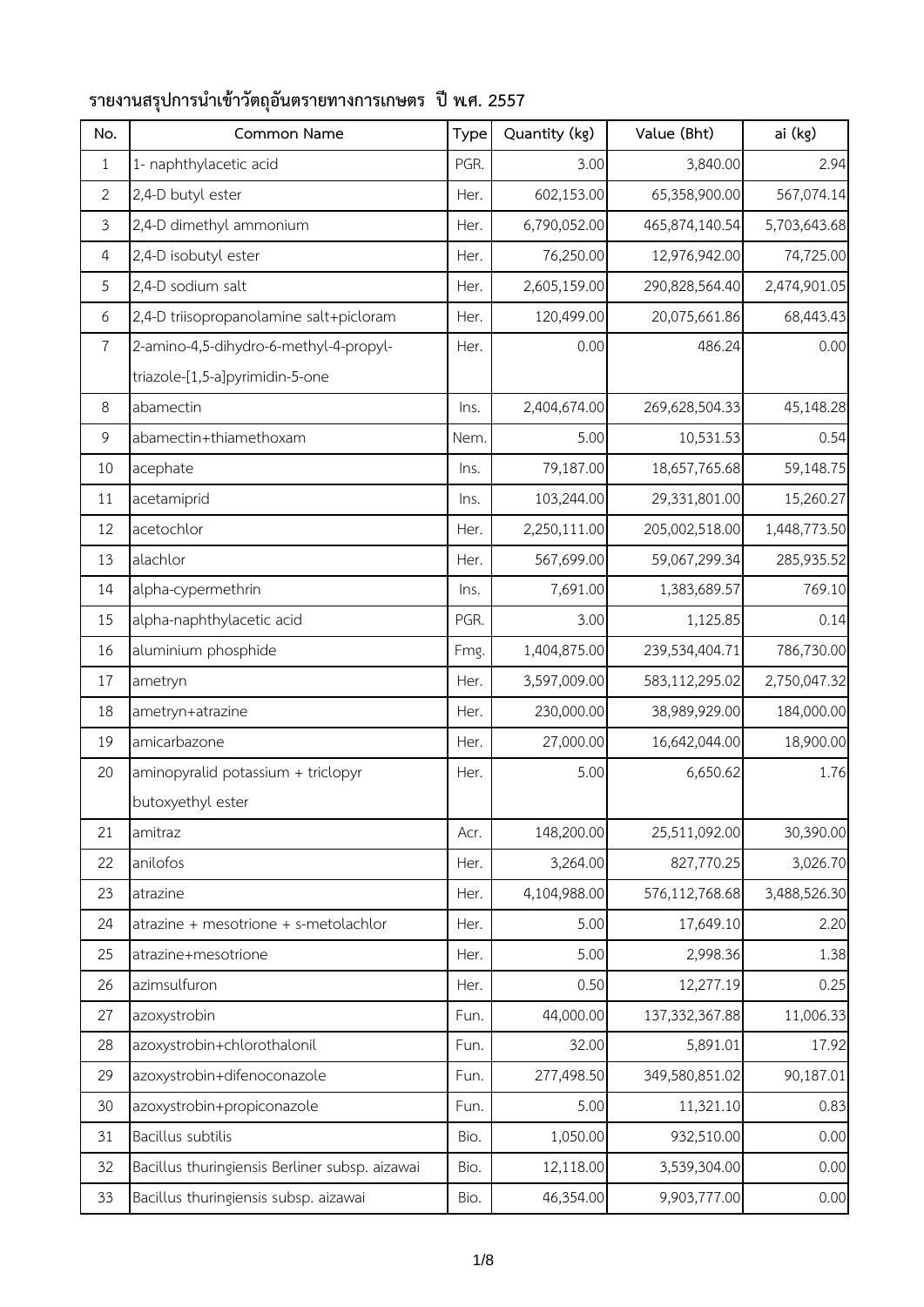| No. | Common Name                            | Type | Quantity (kg) | Value (Bht)      | ai (kg)      |
|-----|----------------------------------------|------|---------------|------------------|--------------|
| 34  | Bacillus thuringiensis subsp. kurstaki | Bio. | 46,499.00     | 9,239,041.27     | 0.00         |
| 35  | benfuracarb                            | Ins. | 90,000.00     | 44,092,323.00    | 81,000.00    |
| 36  | benomyl                                | Fun. | 75,517.00     | 17,397,764.00    | 37,758.50    |
| 37  | bensulfuron-methyl+quinclorac          | Her. | 63,027.50     | 23,569,445.00    | 22,689.90    |
| 38  | bentazone                              | Her. | 0.00          | 411.35           | 0.00         |
| 39  | beta-cyfluthrin                        | Ins. | 132,703.00    | 22,885,962.51    | 3,322.20     |
| 40  | beta-cypermethrin                      | Ins. | 3.00          | 1,700.00         | 0.15         |
| 41  | bifenthrin                             | Ins. | 12,608.00     | 2,174,093.00     | 315.20       |
| 42  | bispyribac-sodium                      | Her. | 192,114.00    | 216,114,797.77   | 51,396.30    |
| 43  | bromacil                               | Her. | 289,062.00    | 132,601,890.13   | 233,051.10   |
| 44  | buprofezin                             | Ins. | 58,348.00     | 8,448,606.62     | 18,196.25    |
| 45  | butachlor                              | Her. | 2,681,280.00  | 387,796,348.14   | 2,145,124.05 |
| 46  | butralin                               | PGR. | 20,124.00     | 6,561,319.08     | 7,244.64     |
| 47  | captan                                 | Fun. | 674,049.00    | 92,350,711.82    | 394,634.20   |
| 48  | carbaryl                               | Ins. | 416,155.00    | 111,549,217.13   | 398,531.75   |
| 49  | carbendazim                            | Fun. | 1,347,522.00  | 137,829,547.51   | 762,563.25   |
| 50  | carbosulfan                            | Ins. | 1,098,281.00  | 164,282,210.22   | 279,936.20   |
| 51  | carboxin                               | Fun. | 15,200.00     | 9,370,567.00     | 11,400.00    |
| 52  | cartap hydrochloride                   | Ins. | 768,248.00    | 152,008,036.51   | 374,407.82   |
| 53  | chlorantraniliprole                    | Ins. | 176,250.00    | 228,039,028.84   | 9,715.61     |
| 54  | chlorantraniliprole+thiamethoxam       | Ins. | 24,030.00     | 176,744,735.10   | 9,612.00     |
| 55  | chlorfenapyr                           | Ins. | 5,364.00      | 29,175,602.00    | 536.40       |
| 56  | chlorfluazuron                         | Ins. | 9,312.00      | 15,409,632.00    | 465.60       |
| 57  | chlorimuron-ethyl                      | Her. | 5.00          | 810.82           | 4.80         |
| 58  | chlorimuron-ethyl+metsulfuron-methyl   | Her. | 9,608.08      | 36,640,449.29    | 1,921.62     |
| 59  | chlorothalonil                         | Fun. | 247,521.00    | 37,465,210.17    | 181,899.50   |
| 60  | chlorothalonil+metalaxyl-M             | Fun. | 7,168.00      | 1,940,288.00     | 3,153.92     |
| 61  | chlorpyrifos                           | Ins. | 2,380,553.00  | 375,599,554.36   | 1,686,672.15 |
| 62  | chlorpyrifos+cypermethrin              | Ins. | 412,674.00    | 66,727,901.83    | 226,970.70   |
| 63  | clethodim                              | Her. | 11,012.00     | 4,792,544.07     | 2,642.88     |
| 64  | clomazone                              | Her. | 338,522.00    | 133,879,673.65   | 224,736.14   |
| 65  | clomazone+propanil                     | Her. | 23,524.00     | 6,159,876.00     | 9,174.36     |
| 66  | clothianidin                           | Ins. | 5,000.00      | 5,772,711.00     | 800.00       |
| 67  | copper hydroxide                       | Fun. | 546,375.00    | 107,182,324.44   | 420,687.38   |
| 68  | copper oxychloride                     | Fun. | 242,810.00    | 46, 457, 673. 29 | 206,388.50   |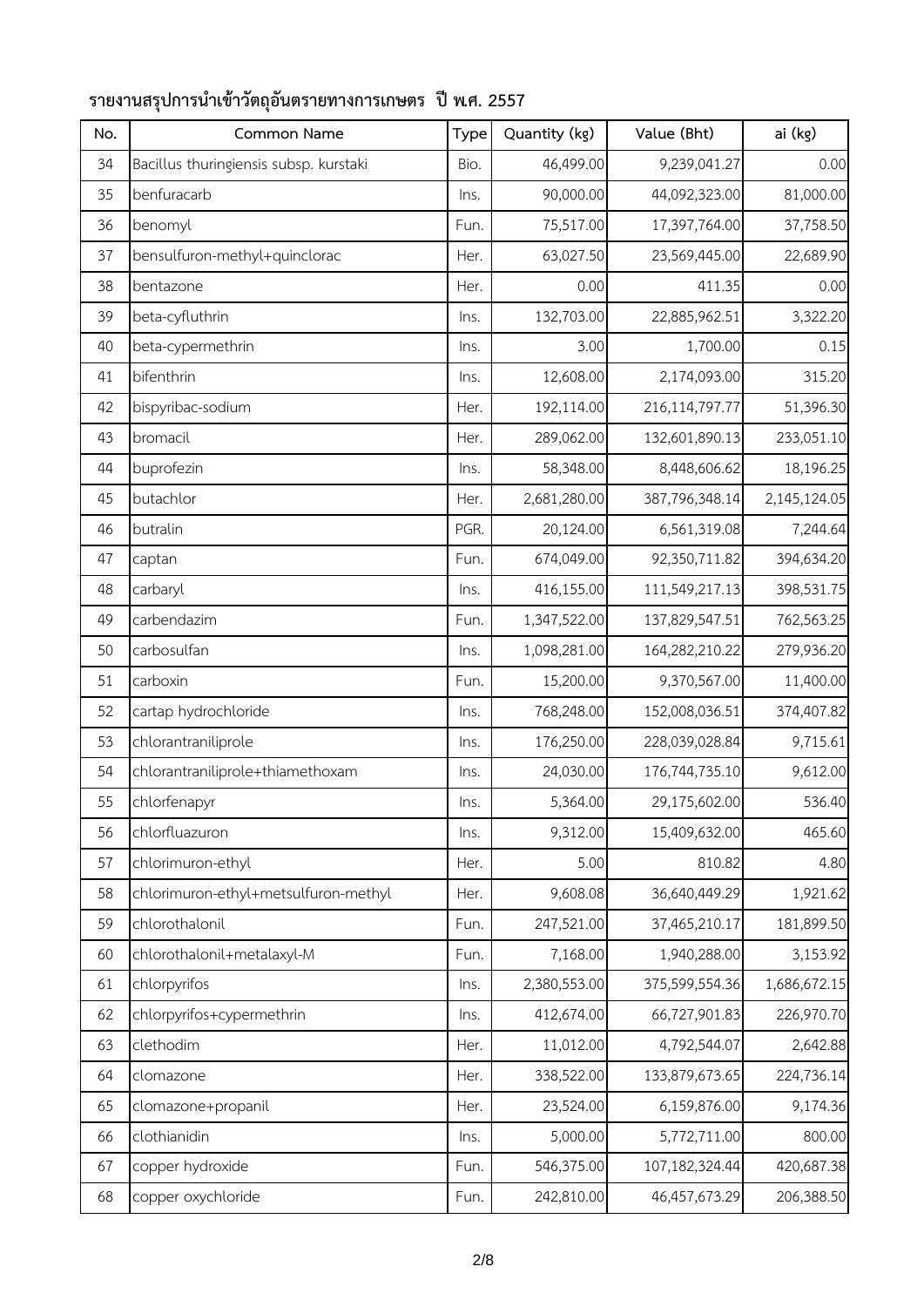| No. | Common Name                                 | Type | Quantity (kg) | Value (Bht)      | ai (kg)      |
|-----|---------------------------------------------|------|---------------|------------------|--------------|
| 69  | cuprous oxide                               | Fun. | 24,000.00     | 6,061,126.00     | 20,688.00    |
| 70  | cyantraniliprole                            | Ins. | 1,170.00      | 3,245,609.91     | 117.00       |
| 71  | cyantraniliprole+thiamethoxam               | Ins. | 5.00          | 14,079.20        | 2.40         |
| 72  | cyazofamid                                  | Fun. | 706.00        | 1,833,180.00     | 282.40       |
| 73  | cyflumetofen                                | Acr. | 8,147.00      | 7,446,737.00     | 1,629.40     |
| 74  | cyhalofop-butyl                             | Her. | 129,852.00    | 89,726,320.38    | 24,303.94    |
| 75  | cyhalofop-butyl+penoxsulam                  | Her. | 101,153.80    | 45,715,198.05    | 6,069.23     |
| 76  | cymoxanil+mancozeb                          | Fun. | 52,028.00     | 9,797,717.63     | 37,460.16    |
| 77  | cypermethrin                                | Ins. | 767,931.00    | 216,502,160.34   | 645,283.81   |
| 78  | cyproconazole                               | Fun. | 18,240.00     | 17,363,306.24    | 1,824.00     |
| 79  | cyproconazole+propiconazole                 | Fun. | 16,400.00     | 8,882,720.00     | 5,412.00     |
| 80  | deltamethrin                                | Ins. | 35,725.76     | 16,448,689.25    | 2,306.77     |
| 81  | diazinon                                    | Ins. | 64,000.00     | 13,487,681.00    | 60,800.00    |
| 82  | dichlorvos                                  | Ins. | 405,422.00    | 43,974,421.93    | 238,711.00   |
| 83  | difenoconazole                              | Fun. | 377,982.00    | 1,257,286,323.38 | 351,033.50   |
| 84  | difenoconazole+fludioxonil+thiamethoxam     | Fun. | 5.00          | 10,531.53        | 1.56         |
| 85  | difenoconazole+propiconazole                | Fun. | 131,852.00    | 39,706,842.00    | 39,555.60    |
| 86  | difenoconazole+propiconazole+acibenzolar-S- | Fun. | 5.00          | 5,314.58         | 0.80         |
|     | methyl                                      |      |               |                  |              |
| 87  | diflubenzuron                               | Ins. | 7.00          | 0.00             | 1.75         |
| 88  | dimethoate                                  | Ins. | 102,604.00    | 12,437,277.00    | 41,041.60    |
| 89  | dimethomorph                                | Fun. | 33,247.00     | 40,143,137.00    | 16,623.50    |
| 90  | dinotefuran                                 | Ins. | 127,408.00    | 444,875,887.51   | 123,585.81   |
| 91  | diuron                                      | Her. | 1,512,785.00  | 241,260,874.51   | 1,210,228.85 |
| 92  | diuron+hexazinone                           | Her. | 295,954.00    | 93,307,845.00    | 177,572.40   |
| 93  | emamectin benzoate                          | Ins. | 150,577.50    | 42,238,339.26    | 5,025.79     |
| 94  | emamectin benzoate+lufenuron                | Ins. | 5.00          | 10,531.16        | 2.50         |
| 95  | epoxiconazole                               | Fun. | 68,696.00     | 13,027,805.45    | 5,158.94     |
| 96  | ethaboxam                                   | Fun. | 35,112.00     | 26,420,147.00    | 3,651.65     |
| 97  | ethephon                                    | PGR. | 203,770.00    | 22,793,281.00    | 105,315.76   |
| 98  | ethion                                      | Ins. | 155,027.00    | 40,018,287.11    | 145,715.65   |
| 99  | ethoxysulfuron                              | Her. | 4,636.80      | 7,964,784.00     | 695.52       |
| 100 | ethoxysulfuron+fenoxaprop-P-ethyl           | Her. | 50,876.57     | 50,947,560.00    | 4,528.01     |
| 101 | etofenprox                                  | Ins. | 3,000.00      | 4,358,975.00     | 2,970.00     |
| 102 | etridiazole                                 | Fun. | 8,014.00      | 4,923,842.00     | 1,923.36     |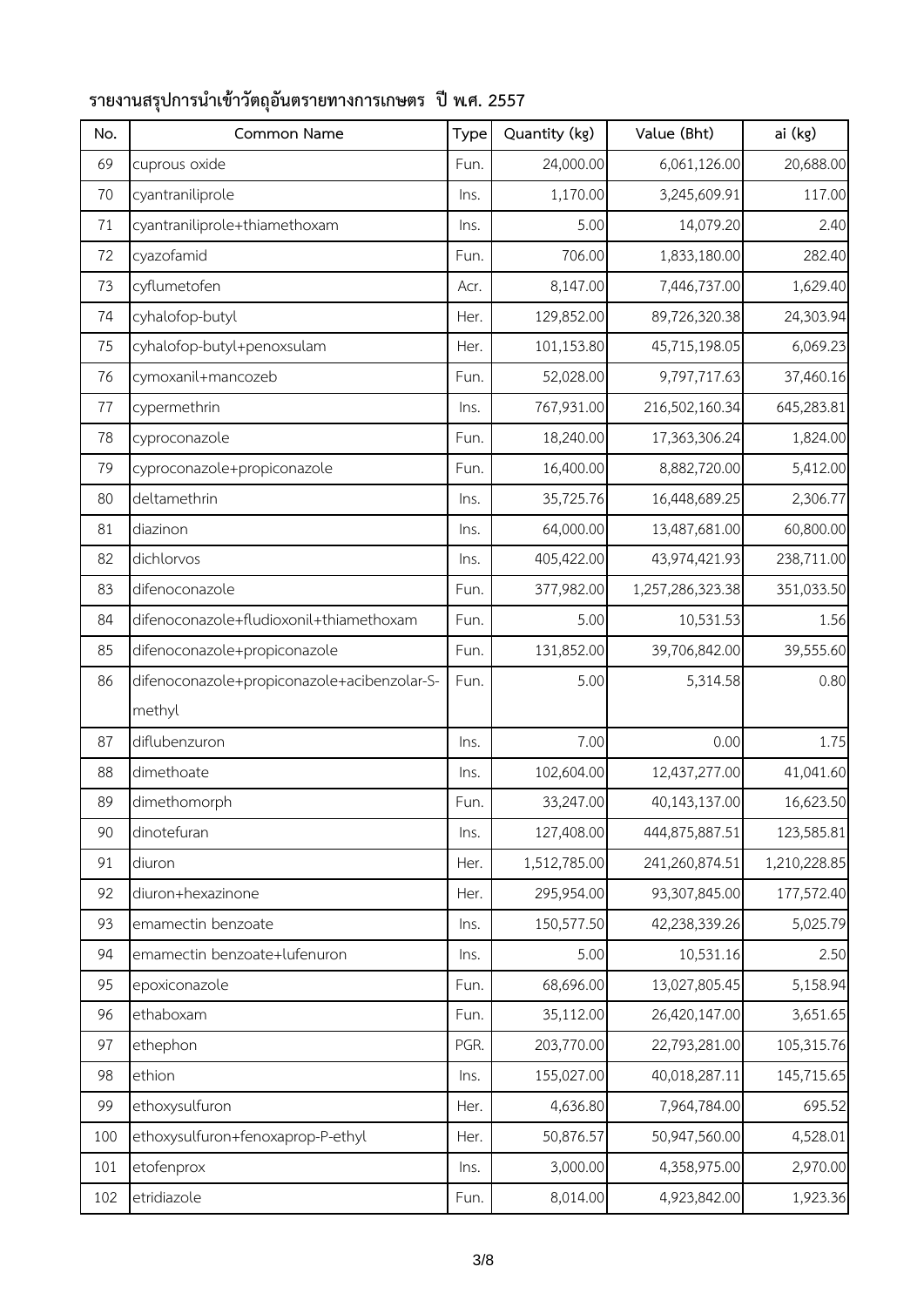| No. | Common Name                         | Type | Quantity (kg) | Value (Bht)      | ai (kg)       |
|-----|-------------------------------------|------|---------------|------------------|---------------|
| 103 | etridiazole+quintozene              | Fun. | 29,938.00     | 7,529,441.00     | 8,981.40      |
| 104 | fenbuconazole                       | Fun. | 11,503.99     | 6,457,698.73     | 2,760.96      |
| 105 | fenclorim                           | Her. | 0.00          | 486.24           | 0.00          |
| 106 | fenitrothion                        | Ins. | 15,000.00     | 6,602,217.00     | 14,250.00     |
| 107 | fenobucarb                          | Ins. | 169,383.00    | 19,580,869.00    | 124,971.50    |
| 108 | fenoxaprop-P-ethyl                  | Her. | 107,240.00    | 79,820,615.00    | 25,668.64     |
| 109 | fenpyroximate                       | Acr. | 46,464.00     | 15,109,572.00    | 2,323.20      |
| 110 | fipronil                            | Ins. | 1,368,042.50  | 215,149,834.35   | 41,600.30     |
| 111 | fluazifop-P-butyl                   | Her. | 117,906.00    | 54,093,486.39    | 17,685.90     |
| 112 | flubendiamide                       | Ins. | 5,000.00      | 20,777,709.00    | 1,000.00      |
| 113 | flubendiamide+thiacloprid           | Ins. | 46,702.00     | 139,912,000.00   | 22,416.96     |
| 114 | flumioxazin                         | Her. | 40,000.00     | 78,376,794.00    | 20,000.00     |
| 115 | fluopicolide+fosetyl aluminium      | Fun. | 4,500.00      | 5,008,500.00     | 3,199.50      |
| 116 | fluopyram+tebuconazole              | Fun. | 66,900.00     | 76,244,000.00    | 26,760.00     |
| 117 | fluopyram+trifloxystrobin           | Fun. | 9,093.00      | 20,207,200.00    | 4,546.50      |
| 118 | fluroxypyr-meptyl                   | Her. | 27,223.10     | 10,510,090.52    | 7,840.25      |
| 119 | flusilazole                         | Fun. | 4,480.00      | 3,198,942.00     | 1,792.00      |
| 120 | flutriafol                          | Fun. | 16,960.00     | 4,179,392.00     | 2,120.00      |
| 121 | folpet                              | Fun. | 29,000.00     | 3,658,323.00     | 14,500.00     |
| 122 | fomesafen                           | Her. | 58,389.00     | 11,244,657.40    | 18,447.25     |
| 123 | fosetyl-aluminium                   | Fun. | 177,200.00    | 33,337,638.00    | 141,760.00    |
| 124 | fosthiazate                         | Nem. | 60.00         | 35,380.83        | 6.00          |
| 125 | gamma-cyhalothrin                   | Ins. | 13,718.00     | 3,258,249.00     | 205.77        |
| 126 | gentamicine sulfate+oxytetracycline | Fun. | 10.00         | 5,579.17         | 0.80          |
|     | hydrochloride                       |      |               |                  |               |
| 127 | gibberellic acid                    | PGR. | 34.00         | 10,052.38        | 7.89          |
| 128 | glufosinate-ammonium                | Her. | 256,768.00    | 85,579,543.77    | 46,515.20     |
| 129 | glyphosate                          | Her. | 92,000.00     | 12,469,711.00    | 87,400.00     |
| 130 | glyphosate ammonium salt            | Her. | 38,410.00     | 364,453,046.74   | 34,108.08     |
| 131 | glyphosate-isopropylammonium        | Her. | 63,166,211.70 | 4,531,253,488.19 | 31,358,626.84 |
| 132 | glyphosate-monoammonium             | Her. | 7.00          | 2,072.00         | 2.77          |
| 133 | haloxyfop-P-methyl                  | Her. | 64,495.42     | 34,467,260.78    | 6,965.51      |
| 134 | haloxyfop-R-methyl                  | Her. | 9,180.00      | 7,802,037.00     | 3,517.44      |
| 135 | hexaconazole                        | Fun. | 335,646.00    | 32,148,909.00    | 146,967.30    |
| 136 | hexazinone                          | Her. | 5,859.00      | 2,002,316.15     | 1,464.75      |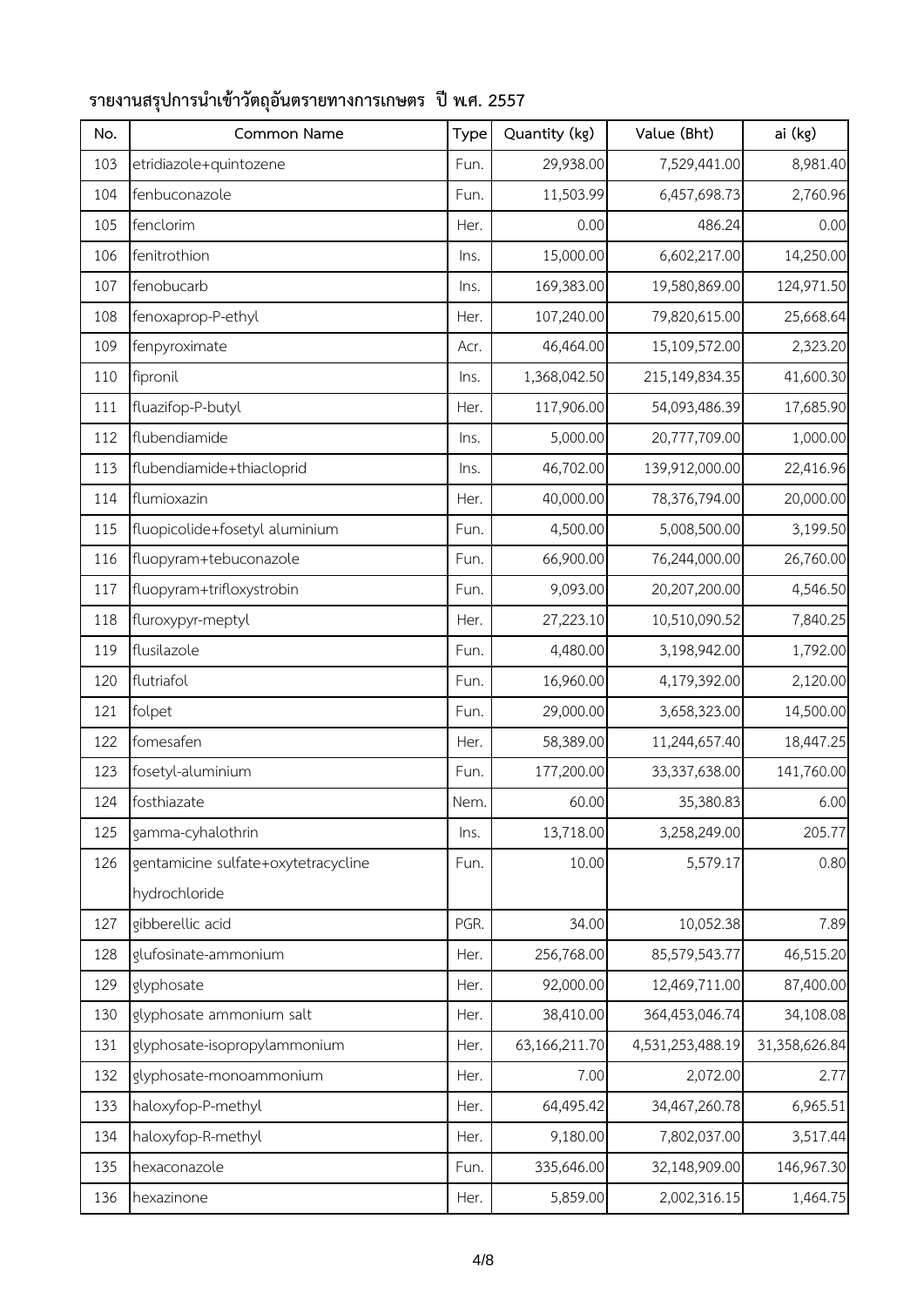| No. | Common Name                       | Type | Quantity (kg) | Value (Bht)    | ai (kg)      |
|-----|-----------------------------------|------|---------------|----------------|--------------|
| 137 | hexythiazox                       | Acr. | 742.00        | 5,155,453.58   | 698.80       |
| 138 | hydrogen cyanamide                | PGR. | 17,000.00     | 4,163,806.00   | 8,840.00     |
| 139 | hydrolysed proteins               | Ins. | 50.00         | 4,864.00       | 2.75         |
| 140 | imazapic                          | Her. | 62,938.00     | 77,272,844.00  | 15,112.42    |
| 141 | imidacloprid                      | Ins. | 422,185.00    | 343,713,091.81 | 250,782.80   |
| 142 | iminoctadine tris (albesilate)    | Fun. | 9,924.00      | 5,889,323.00   | 3,126.06     |
| 143 | indaziflam                        | Her. | 594.00        | 2,316,600.00   | 297.00       |
| 144 | indoxacarb                        | Ins. | 22,903.20     | 58,611,982.44  | 4,111.79     |
| 145 | iprodione                         | Fun. | 35,360.00     | 20,173,177.00  | 17,680.00    |
| 146 | iprovalicarb+propineb             | Fun. | 43,715.00     | 16,429,550.00  | 29,201.62    |
| 147 | isoprocarb                        | Ins. | 195,000.00    | 30,827,440.00  | 186,540.00   |
| 148 | isoprothiolane                    | Fun. | 172,688.00    | 28,354,177.00  | 72,114.51    |
| 149 | isoxaflutole                      | Her. | 961.00        | 5,765,779.00   | 720.75       |
| 150 | kasugamycin hydrochloride hydrate | Fun. | 118,934.00    | 23,642,781.00  | 2,378.68     |
| 151 | kasugamycin hydrochloride         | Fun. | 12.00         | 3,782.42       | 1.10         |
|     | hydrate+tricyclazole              |      |               |                |              |
| 152 | kresoxim-methyl                   | Fun. | 9,000.00      | 11,850,100.00  | 4,500.00     |
| 153 | lambda-cyhalothrin                | Ins. | 306,397.00    | 43,766,958.66  | 28,916.15    |
| 154 | lambda-cyhalothrin+thiamethoxam   | Ins. | 39,095.00     | 23,980,950.00  | 9,656.47     |
| 155 | lufenuron                         | Ins. | 26,011.80     | 21,712,756.27  | 1,300.59     |
| 156 | magnesium phosphide               | Fmg. | 4,464.00      | 3,789,056.45   | 2,878.30     |
| 157 | malathion                         | Ins. | 173,422.00    | 21,838,853.52  | 155,940.26   |
| 158 | mancozeb                          | Fun. | 1,794,707.00  | 179,044,886.42 | 1,435,763.60 |
| 159 | mancozeb+metalaxyl                | Fun. | 4.00          | 709.12         | 2.88         |
| 160 | mancozeb+metalaxyl-M              | Fun. | 18,000.00     | 9,633,620.00   | 12,240.00    |
| 161 | mandipropamid                     | Fun. | 0.00          | 486.24         | 0.00         |
| 162 | mepiquat chloride                 | PGR. | 3,000.00      | 165,154.00     | 300.00       |
| 163 | mesotrione                        | Her. | 3.00          | 6,883.89       | 2.85         |
| 164 | metalaxyl                         | Fun. | 565,668.00    | 91,213,246.00  | 141,842.00   |
| 165 | metalaxyl-M                       | Fun. | 31,680.00     | 89,429,438.40  | 11,088.00    |
| 166 | metaldehyde                       | Mol. | 207,006.00    | 8,929,788.00   | 17,790.30    |
| 167 | methomyl                          | Ins. | 15.00         | 0.00           | 6.00         |
| 168 | methoxyfenozide                   | Ins. | 39,653.00     | 50,540,994.99  | 9,516.72     |
| 169 | methoxyfenozide+spinetoram        | Ins. | 5.00          | 3,515.49       | 1.80         |
| 170 | methyl bromide                    | Fmg. | 46,700.00     | 9,846,826.12   | 46,419.80    |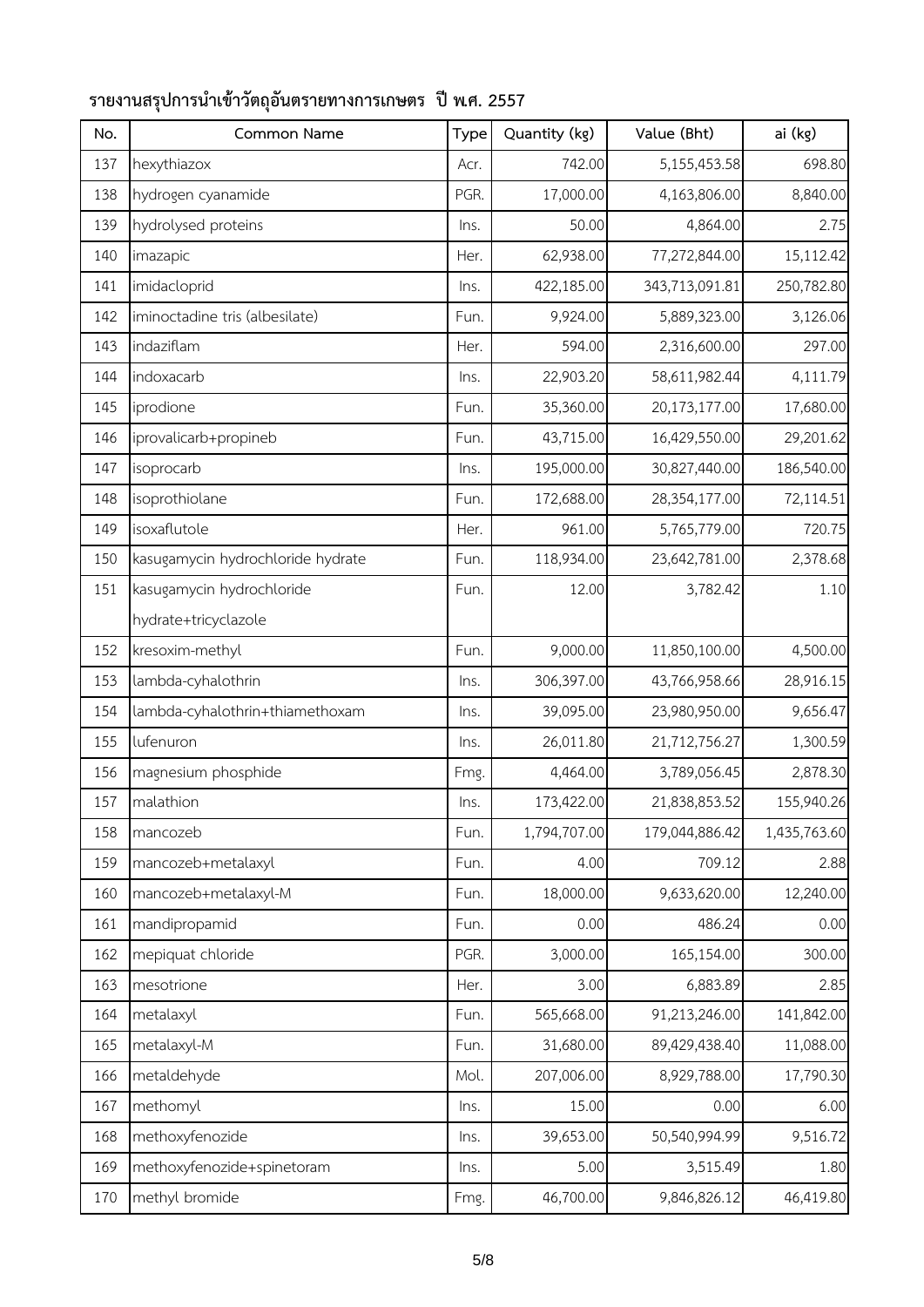| No. | Common Name                   | Type | Quantity (kg) | Value (Bht)      | ai (kg)      |
|-----|-------------------------------|------|---------------|------------------|--------------|
| 171 | methyl bromide + chloropicrin | Fmg. | 15,000.00     | 3,263,255.10     | 15,000.00    |
| 172 | metolachlor                   | Her. | 9,018.00      | 1,101,185.48     | 6,492.96     |
| 173 | metribuzin                    | Her. | 5,600.00      | 4,278,750.00     | 3,920.00     |
| 174 | metsulfuron-methyl            | Her. | 23,767.00     | 6,183,636.82     | 4,757.15     |
| 175 | <b>MSMA</b>                   | Her. | 12,320.00     | 1,522,663.00     | 8,870.40     |
| 176 | myclobutanil                  | Fun. | 17,859.60     | 14,699,806.37    | 4,286.30     |
| 177 | niclosamide-olamine           | Mol. | 5,040.00      | 2,561,304.00     | 4,188.24     |
| 178 | novaluron                     | Ins. | 5,365.00      | 4,467,294.33     | 545.30       |
| 179 | omethoate                     | Ins. | 222,000.00    | 28,351,302.00    | 178,200.00   |
| 180 | oxadiazon                     | Her. | 525,429.86    | 311,211,355.99   | 238,217.47   |
| 181 | oxaziclomefone                | Her. | 1,960.00      | 9,376,630.00     | 1,862.00     |
| 182 | oxyfluorfen                   | Her. | 50,385.00     | 16,212,960.06    | 11,840.48    |
| 183 | paclobutrazol                 | PGR. | 1,285,511.00  | 107,512,308.51   | 168,507.80   |
| 184 | paraquat dichloride           | Her. | 21,325,348.00 | 2,712,452,173.61 | 9,085,575.74 |
| 185 | pencycuron                    | Fun. | 10,080.00     | 4,196,771.00     | 2,520.00     |
| 186 | pendimethalin                 | Her. | 1,632,390.00  | 229,647,086.01   | 538,688.70   |
| 187 | penoxsulam                    | Her. | 118,851.00    | 70,668,507.75    | 2,971.28     |
| 188 | penthiopyrad                  | Fun. | 5.00          | 35,836.18        | 1.00         |
| 189 | petroleum oil                 | Ins. | 53,496.00     | 3,163,286.00     | 44,883.14    |
| 190 | phenthoate                    | Ins. | 208,541.00    | 35,826,951.60    | 104,274.28   |
| 191 | phosmet                       | Ins. | 2,100.00      | 1,012,173.00     | 1,470.00     |
| 192 | phosphine                     | Fmg. | 9,920.00      | 2,824,467.44     | 198.40       |
| 193 | phosphonic acid               | Fun. | 405,157.00    | 40,730,605.00    | 162,062.80   |
| 194 | picoxystrobin                 | Fun. | 12.00         | 21,214.22        | 3.00         |
| 195 | pirimiphos-methyl             | Ins. | 2,004.00      | 897,456.79       | 1,802.00     |
| 196 | pretilachlor                  | Her. | 752,827.48    | 246,683,139.71   | 244,828.24   |
| 197 | pretilachlor+pyribenzoxim     | Her. | 245,600.00    | 133,893,752.00   | 78,592.00    |
| 198 | prochloraz                    | Fun. | 193,276.00    | 61,835,933.00    | 110,294.72   |
| 199 | prochloraz+propiconazole      | Fun. | 91,235.00     | 40,425,288.00    | 44,705.15    |
| 200 | procymidone                   | Fun. | 10,009.00     | 5,533,584.00     | 5,004.50     |
| 201 | profenofos                    | Ins. | 337,139.00    | 60,552,890.62    | 235,298.50   |
| 202 | profoxydim                    | Her. | 19,000.00     | 6,229,650.00     | 1,425.00     |
| 203 | propamocarb hydrochloride     | Fun. | 12.00         | 4,500.00         | 8.66         |
| 204 | propanil                      | Her. | 1,100,447.00  | 182,048,644.02   | 1,008,295.63 |
| 205 | propaquizafop                 | Her. | 30,379.00     | 14,304,984.00    | 3,037.90     |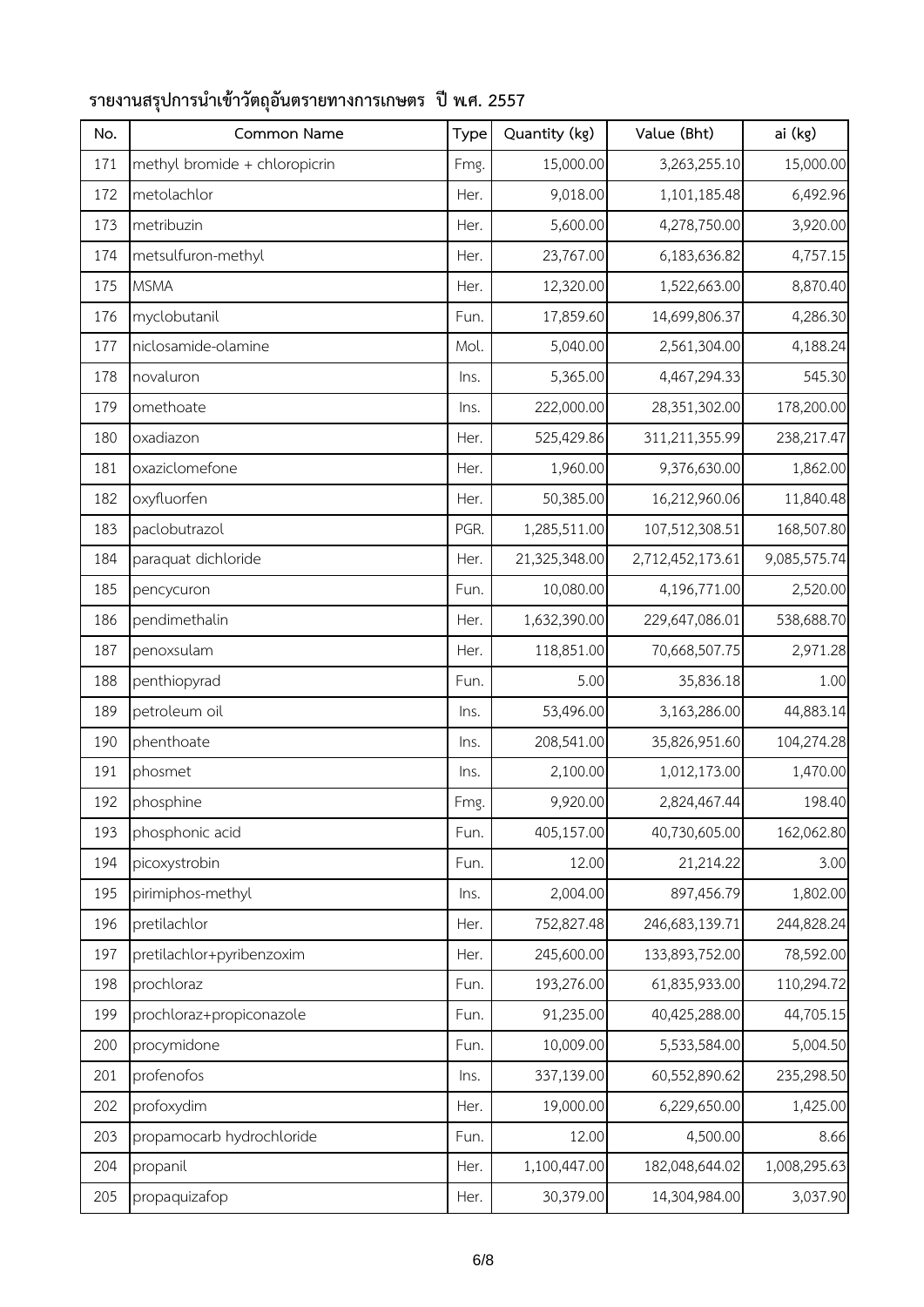| No. | Common Name                               | Type | Quantity (kg) | Value (Bht)    | ai (kg)      |
|-----|-------------------------------------------|------|---------------|----------------|--------------|
| 206 | propargite                                | Acr. | 77,670.41     | 20,880,335.00  | 33,454.56    |
| 207 | propiconazole                             | Fun. | 431,027.00    | 956,126,195.91 | 360,290.60   |
| 208 | propineb                                  | Fun. | 1,465,079.00  | 311,717,695.99 | 1,113,470.30 |
| 209 | prothiofos                                | Ins. | 27,132.00     | 14,352,577.00  | 13,566.00    |
| 210 | pymetrozine                               | Ins. | 20,250.00     | 28,478,319.90  | 10,125.00    |
| 211 | pyraclostrobin                            | Fun. | 31,429.00     | 50,974,607.00  | 7,857.25     |
| 212 | pyrazosulfuron-ethyl                      | Her. | 110,303.00    | 34,783,549.00  | 11,030.30    |
| 213 | pyribenzoxim                              | Her. | 132,096.00    | 55,735,578.00  | 6,604.80     |
| 214 | pyridaben                                 | Acr. | 225,352.00    | 31,928,378.00  | 43,754.61    |
| 215 | quinclorac                                | Her. | 204,760.00    | 68,118,267.00  | 55,793.00    |
| 216 | quizalofop-P-ethyl                        | Her. | 170,925.00    | 28,790,762.42  | 9,446.25     |
| 217 | quizalofop-P-tefuryl                      | Her. | 87,078.00     | 25,837,254.00  | 3,483.12     |
| 218 | saflufenacil                              | Her. | 0.00          | 411.35         | 0.00         |
| 219 | s-metolachlor                             | Her. | 0.00          | 2,704.29       | 0.00         |
| 220 | sodium ortho-nitro phenolate+sodium para- | PGR. | 69,737.00     | 19,844,424.00  | 1,290.13     |
|     | nitro phenolate+sodium 5-nitroguaiacolate |      |               |                |              |
| 221 | spinetoram                                | Ins. | 15,852.24     | 45,677,235.00  | 1,902.27     |
| 222 | spinosad                                  | Ins. | 1,123.20      | 2,141,675.20   | 134.78       |
| 223 | spirodiclofen                             | Acr. | 10.00         | 9,565.00       | 9.60         |
| 224 | spiromesifen                              | Acr. | 14,275.00     | 23,611,780.00  | 3,426.00     |
| 225 | spirotetramat                             | Ins. | 10.00         | 6,520.10       | 2.13         |
| 226 | sulfentrazone                             | Her. | 11,966.00     | 10,519,995.00  | 5,743.68     |
| 227 | sulfoxaflor                               | Ins. | 10,128.00     | 44,361,907.85  | 5,064.00     |
| 228 | sulfur                                    | Acr. | 775,000.00    | 32,572,284.00  | 620,000.00   |
| 229 | tebuconazole                              | Fun. | 61,291.00     | 28,066,367.02  | 24,354.07    |
| 230 | tebuconazole+trifloxystrobin              | Fun. | 2,016.00      | 3,921,120.00   | 1,512.00     |
| 231 | tebufenpyrad                              | Acr. | 840.00        | 4,980,696.00   | 798.00       |
| 232 | tetraconazole                             | Fun. | 7,548.00      | 2,469,943.00   | 301.92       |
| 233 | thiacloprid                               | Ins. | 29,429.00     | 44,784,362.51  | 7,066.51     |
| 234 | thiamethoxam                              | Ins. | 16,993.00     | 99,443,298.15  | 5,953.32     |
| 235 | thiobencarb                               | Her. | 146,520.00    | 20,228,331.00  | 136,263.60   |
| 236 | thiophanate-methyl                        | Fun. | 35,232.70     | 8,220,945.42   | 27,798.00    |
| 237 | thiram                                    | Fun. | 40,009.00     | 4,620,364.00   | 32,007.20    |
| 238 | tolfenpyrad                               | Ins. | 2,080.00      | 22,339,071.00  | 2,038.40     |
| 239 | topramezone                               | Her. | 0.00          | 682.50         | 0.00         |